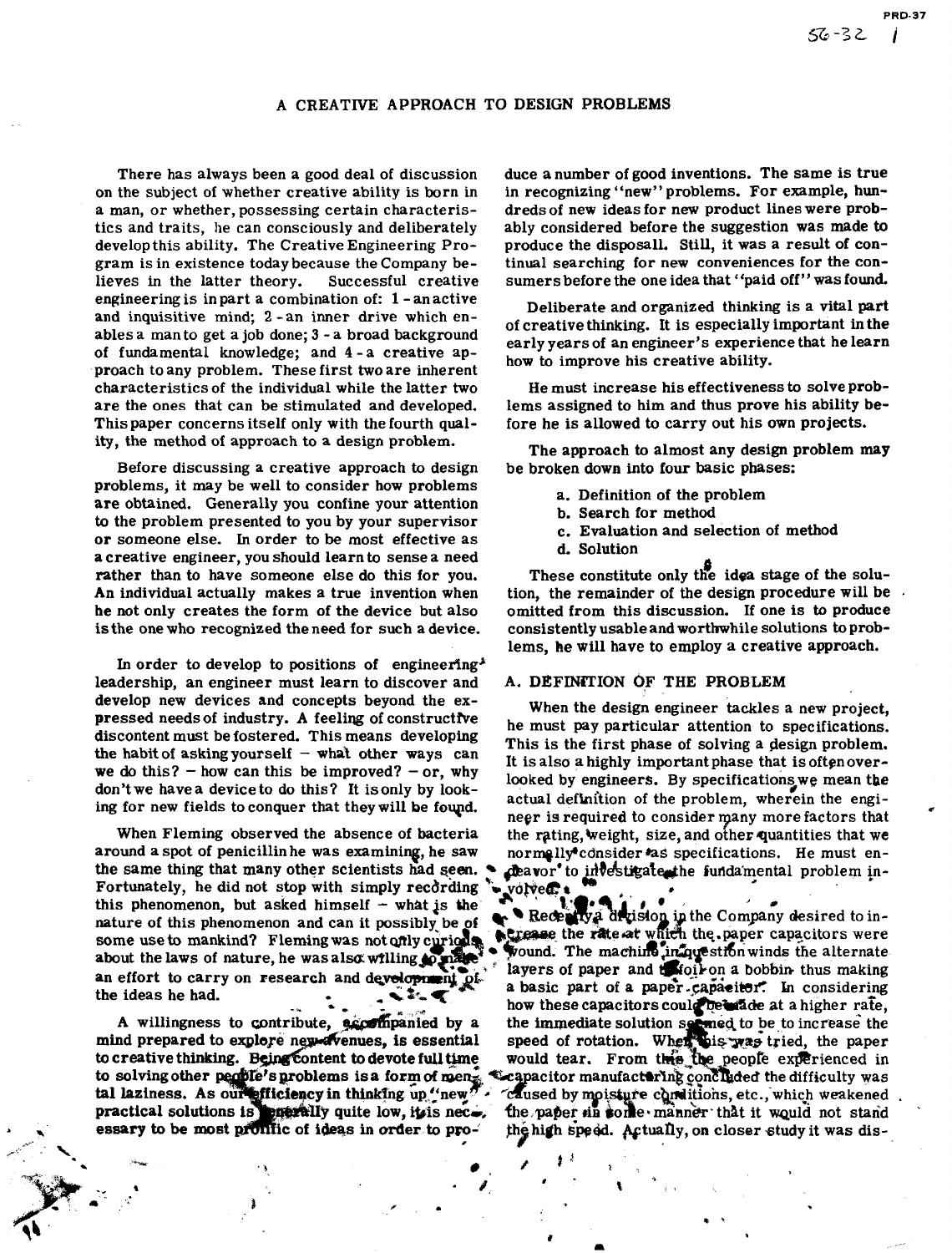covered that speed hadvery little to do with it. The whole problem was a matter of acceleration. This problem was easily solved by using Thymatrol to limit the acceleration of the machine.

After all this work had been accomplished, no appreciable increase in capacitor production resulted. It was at this stage that someone decided to make a time and motion study of the operation. Then it was discovered that most of the time consumed by the operation was spent in threading the machine and in feeding in the two little tabs which make the electrical connection between the plates and terminals on the finished capacitor. Thus, months after the program to develop a faster capacitor winder was started, the real problem was discovered.

In discussions on defining the problem, Mr. E. **A.**  Raney of the Pittsfield Works Laboratory has used the example of pyranol capacitor leak testing to show how more basic problems are often present. For example, if the container can be made leakproof there is no need for leak testing  $-\epsilon$  ven more basic would be a capacitor with the desired characteristics that does not use a fluid and hence has nothing to leak.

Not always is the more basic problem easier to solve. The inventor of the revolutionary "Long Play" records took a more basic approach to the problem of producing continuous music than have those who developed the record changers. Likewise in the considerations of means of removing snow from city streets, it might be well to investigate Dr. Schaefer's man-made snow storms as a means of keeping the snow from even falling on city streets. From these few examples we can see the wisdom in the saying "The more fundamental the approach, the simpler the solution." This is generally true if it is realized that the "more fundamental the approach" does not always mean that the solution presented is for the basic problem. Instead, it may mean that the problem was thoroughly defined and the basic factors were considered in the forming of the solution.

After making a complete definition, the problem can be broken into three main groups  $\mathbb Q$  desired characteristics and requirements. As applied to a  $\sqrt[n]{\ }$ dynamic system they may be classified as 1 - input, 2 - limiting requirements or specifications, and 3 output. **A** slightly different breakdown might be applied to static systems.

The three groupings may be explained by considering a typical design problem. For example, consider the design of a new type "noiseless" wall switch. follows: The specifications can be subdivided as a. Mechanical motion of activating knob

b. Only a small force desired to activate the switch

<sup>2</sup>- Limiting requirements

a. Must fit into standard outlet box

b. "Noiseless" operation

c. Must work satisfactorily and safely with 110 or 220 volts a-c or d-c

d. Cost must be in range of standard switches

e. Long trouble-free life

f. Allowable drop across the contacts

g. Current rating, etc.

h. Appearance

 $3 -$  Output

a. Mechanical movements of contacts

b. Required time and motion characteristics to break arc

The above is not complete and detailed but serves to show how the groupings can be made. In a relatively simple design as illustrated, complete quantitative data may not be necessary. In general, all dimensions, forces, voltages, etc., should be known quantitatively. If experience has been gained in the field, design sense or "feel" may give adequate measures, but to depend heavily upon mental extrapolation of past designsquite often results in costly failures.

## B. SEARCH FOR METHODS

With the problem completely analyzedand broken down, means of bridging the gap between input and output are sought. This is the point where experience and background knowledge play the leading role. For it is here that a keen mind with a true sense of design curiosity can reveal its vast store of facts on materials, processes, phenomena, devices, mechanisms, etc., and more important, the sources of such information.

Some inventors believe there are at least eight ways of doing everything and strive to find out most of them before making a final selection. In a sense this belief is held by all highly creative people. As soon **aS** a person becomes satisfied that a certain procedure is the only way, he is no longer creative. **<sup>A</sup>**creative mind is an active, nonhabitual mind that always seeks new and better ways of doing things. Not merely criticizing the present systems but weighing the "other seven ways" that **inght** be employed.

As there are so many ways things can **be** done, dependence upon memory alone is often an inefficient

#

**<sup>1</sup>**- Input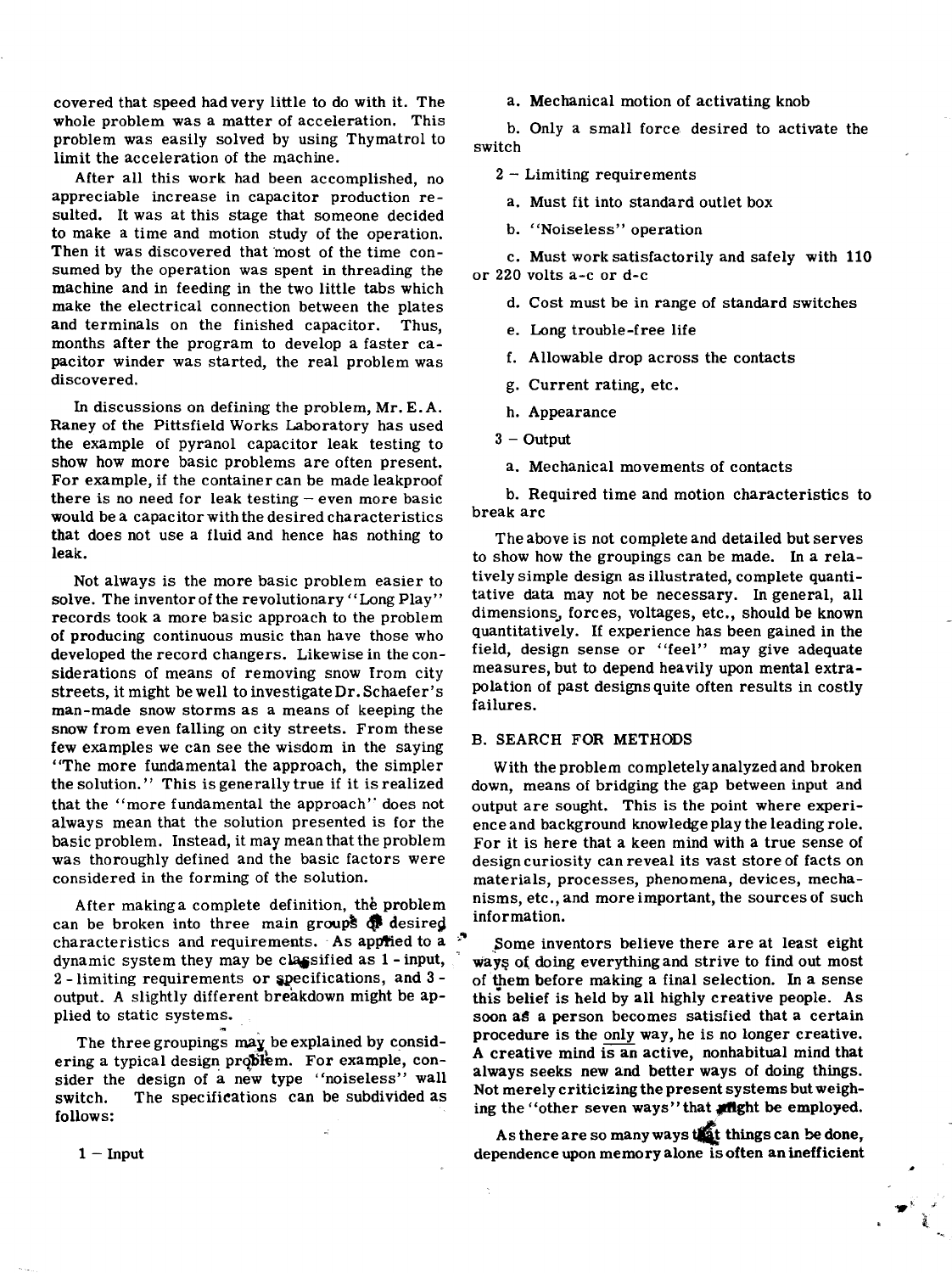way of uncovering the possible means of solution. A notebook of ideas and devices seen or conceived in the past, serves as an excellent refresher. Any publication on inventions or mechanisms will often suggest ideas and stimulate thought towarda new system.

Another way to stimulate creative thinking is to "search for power." This is the attempt to perform the required motivation or sensitivity by electric, mechanical, hydraulic, electronic or chemical means. For example, in measuring temperature it is possible to use energy converters such as thermopiles to produce electricity, bimetal to produce mechanical energy, expansion of fluids and gasses to produce hydraulic or pneumatic pressure changes, etc.

More complexproblems can seldom be solved by a single step. Then the method of attack becomes one of successive development or synthesis leading from the input to the finaloutput by successive stages. All basic or fundamental theories and phenomena that might be applied to the solution should be sought. The creative engineer must approach this synthesis unbiased by leaning toward a particular field of engineering.

As an example of syntheses, consider the design of a thermalcutout for a motor. The input would be heat. The first part of the synthesis would be a search for all phenomena that respond to applicationof heat. The next phase would be to consider the "output" from these individual phenomena as the "input" to the next successive stage. This method recently led to the invention of an improved thermal cutout based on a radically new application of the fundamental concept that mercury will boil when enough heat is applied.

By using the method of synthesis a more creative and successful combination may be produced. A young engineer attempting to visualize the solution in one step will often adopt a standard system despite the fact that a new combination might be better. Only after considerable experience can an engineer expect to think of a complete system with much consistency unless he has made a thorough synthesis.

It is most important that the search for method not be hindered by judicial thinking. Note all ideas no matter how fantastic  $-$  the imagination works best when unrestrained. Consider the amount of skepticism, reason could have introduced in the early consideration of releasing the almost unbelievable amount of energy available in the atom. As another example, not too long ago very capable engineers "proved" that the ram jet engine "would not work." In this case, fortunately, the engine didn't know that. Besides at this point methods are being sought not selected.

**C.** EVALUATION AND SELECTION OF METHOD The next step is the evaluation of the various

methods. Each system must be thoroughly considered as it affects all the design requirements. Particular emphasis is placed on time and economic factors. Each problem will largely determine the weight a given factor carries in the final selection. Some of the considerations are as follows:

- **1**  Cost
	- a. Development program
	- b. Finished product
- **<sup>2</sup>** Time allowed
	- a. For development
- b. For reaching production stage
- **<sup>3</sup>** Accuracy
- a. Sufficient for specifications
- b. Better than specifications
- 4 Power requirements
- 5 Space requirements
- 6 Tools and machines available
- a. Adequate for production
- b. New machines required
- 7 Materials required
- a. Common and easily obtained
- b. New materials of scarce materials
- 8 Production difficulties
- a. Standard tolerances and procedures
- b. High tolerances and involved processes
- 9 Patent difficulties
- a. All patents involved held by Company
- b. Patents held by competitors
- **<sup>10</sup>** Appearance
- **11.**  Complexity
	- a. Operation (type of people who will operate it)
	- b. Maintenance (type of people who will maintain it)
- **<sup>12</sup>** Consequence of faulty operation
- **<sup>13</sup>** Versatility of application
	- a. Coverage of field desired
	- b. Supersedes predecessor and competitors device
- 14 Operating environment effects
	- a. Corrosive atmosphere
	- b. Dust
	- c. Vibration and shock
- 15 Safety features

The considerations listed do not apply to all development and design problems. Often in the early